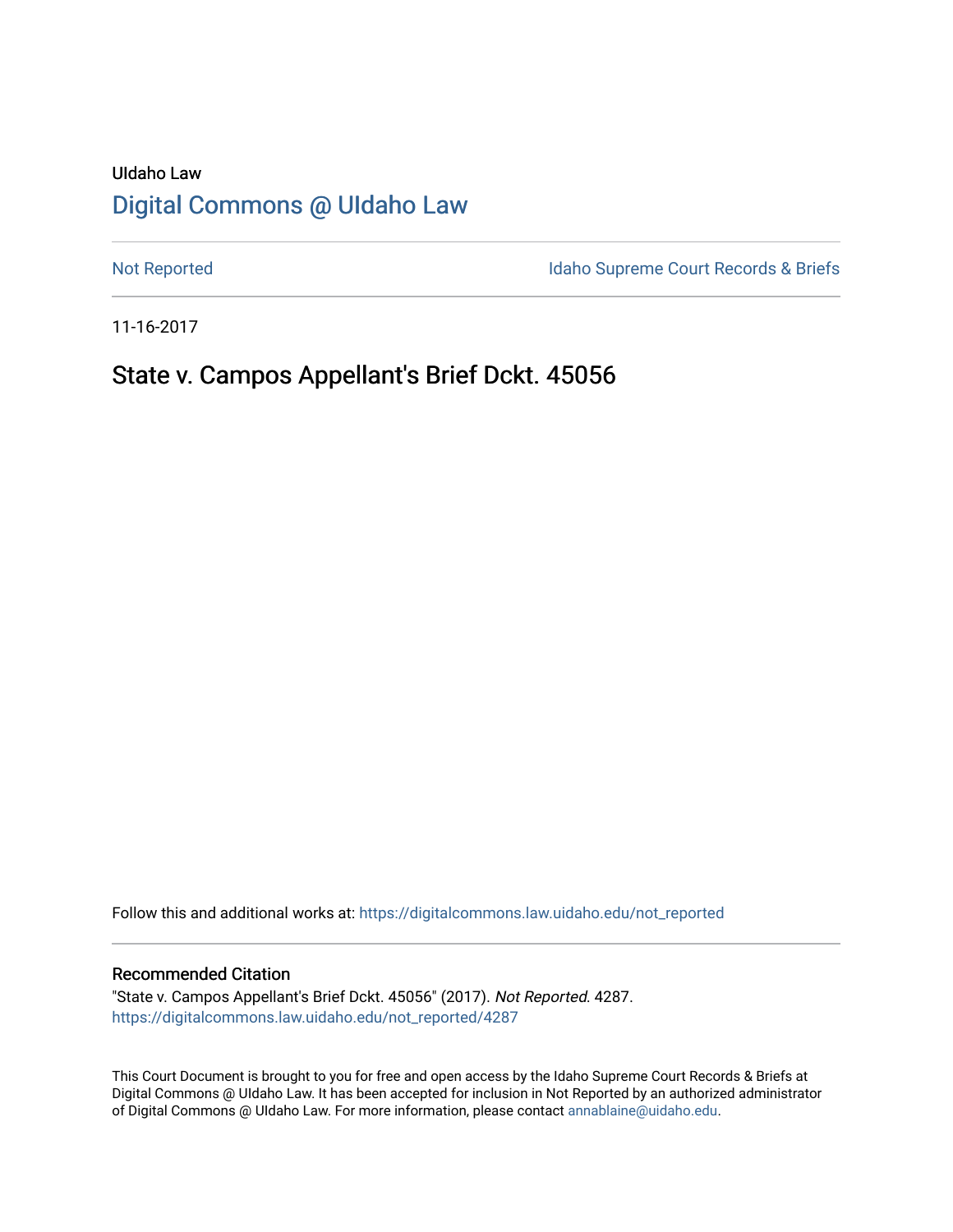### **IN THE SUPREME COURT OF THE STATE OF IDAHO**

**STATE OF IDAHO, ) Plaintiff-Respondent, ) EZEQUIEL Z. CAMPOS, ) Defendant-Appellant. )**

**\_\_\_\_\_\_\_\_\_\_\_\_\_\_\_\_\_\_\_\_\_\_\_\_\_\_\_\_\_\_\_\_\_\_\_\_)**

**) NOS. 45056 & 45057**

**) CANYON COUNTY NOS. v. ) CR 2015-12528 & CR 2015-12541**

### **BRIEF OF APPELLANT** \_\_\_\_\_\_\_\_\_\_\_\_\_\_\_\_\_\_\_\_\_\_\_\_

\_\_\_\_\_\_\_\_\_\_\_\_\_\_\_\_\_\_\_\_\_\_\_\_

**)**

**)**

### **APPEAL FROM THE DISTRICT COURT OF THE THIRD JUDICIAL DISTRICT OF THE STATE OF IDAHO, IN AND FOR THE COUNTY OF CANYON**

\_\_\_\_\_\_\_\_\_\_\_\_\_\_\_\_\_\_\_\_\_\_\_\_

**HONORABLE JUNEAL C. KERRICK District Judge** \_\_\_\_\_\_\_\_\_\_\_\_\_\_\_\_\_\_\_\_\_\_\_\_

**State Appellate Public Defender Deputy Attorney General I.S.B. #6555 Criminal Law Division**

**ANDREA W. REYNOLDS Boise, Idaho 83720-0010 Deputy State Appellate Public Defender (208) 334-4534 I.S.B. #9525 322 E. Front Street, Suite 570 Boise, Idaho 83702 Phone: (208) 334-2712 Fax: (208) 334-2985 E-mail: documents@sapd.state.id.us**

**ATTORNEYS FOR ATTORNEY FOR DEFENDANT-APPELLANT PLAINTIFF-RESPONDENT**

**ERIC D. FREDERICKSEN KENNETH K. JORGENSEN P.O. Box 83720**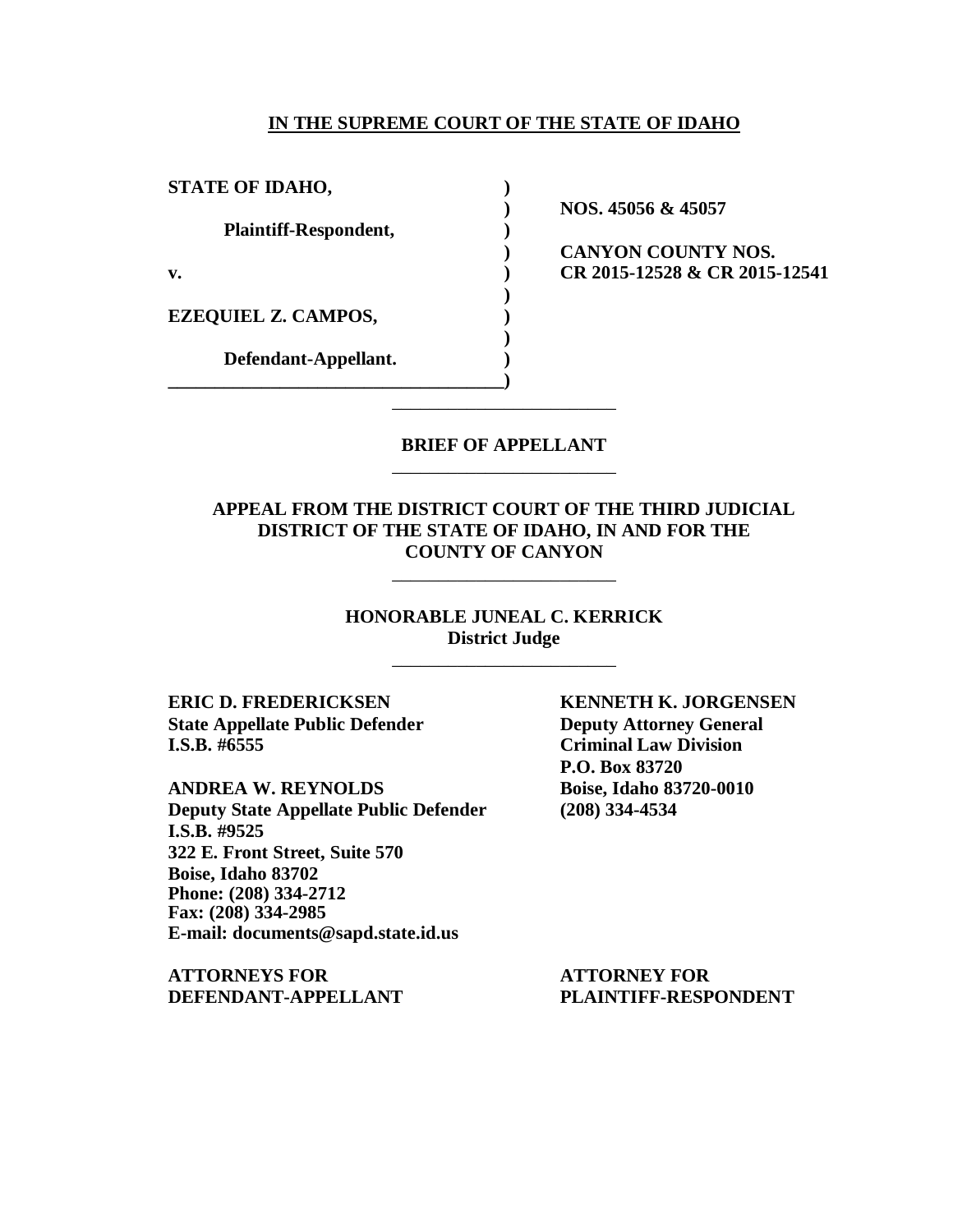### **TABLE OF CONTENTS**

### **PAGE**

| Statement of Facts and                                                 |  |
|------------------------------------------------------------------------|--|
|                                                                        |  |
|                                                                        |  |
| The District Court Abused Its Discretion In Denying Mr. Campos' Motion |  |
|                                                                        |  |
|                                                                        |  |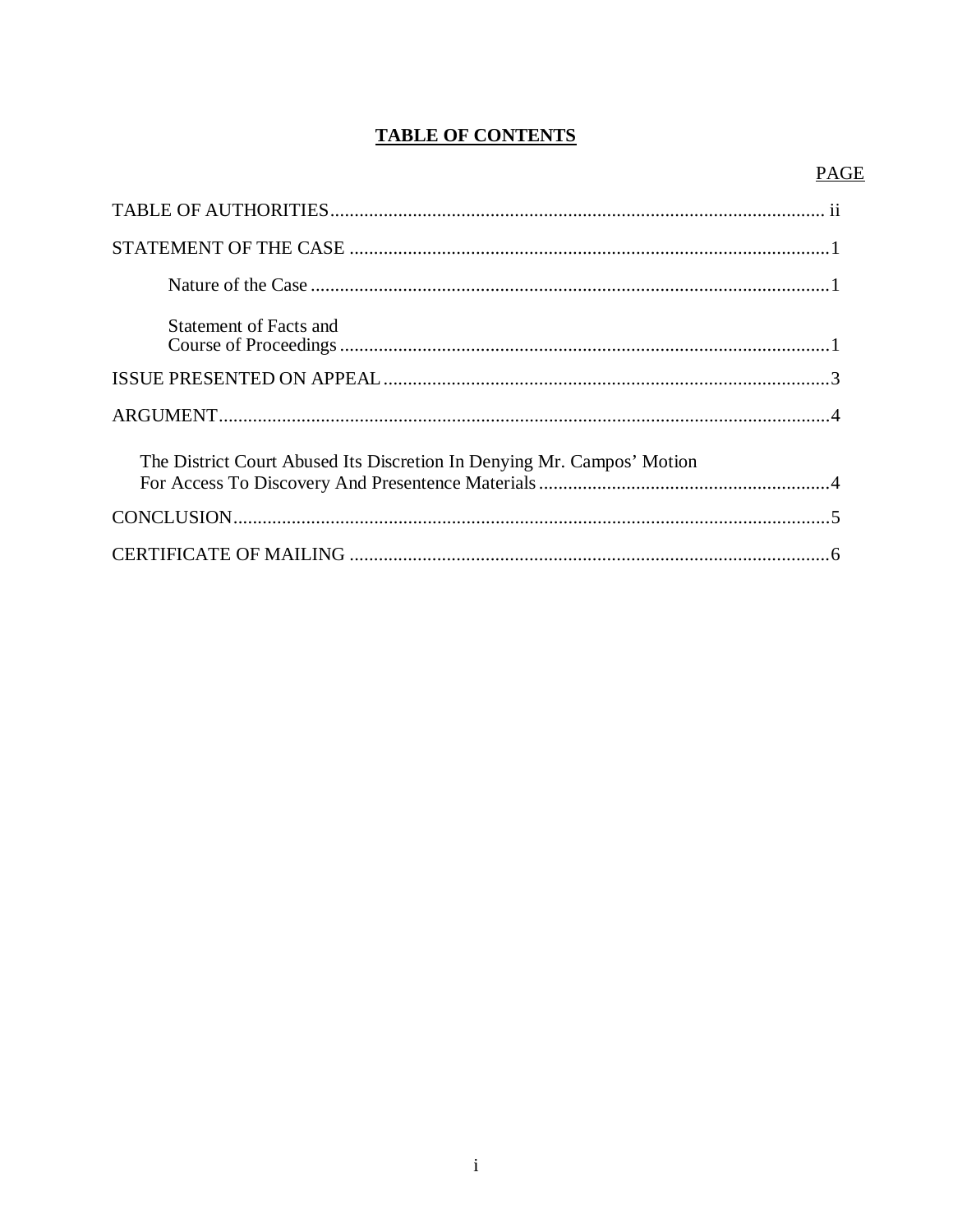## **TABLE OF AUTHORITIES**

# Cases

## **Statutes**

# Rules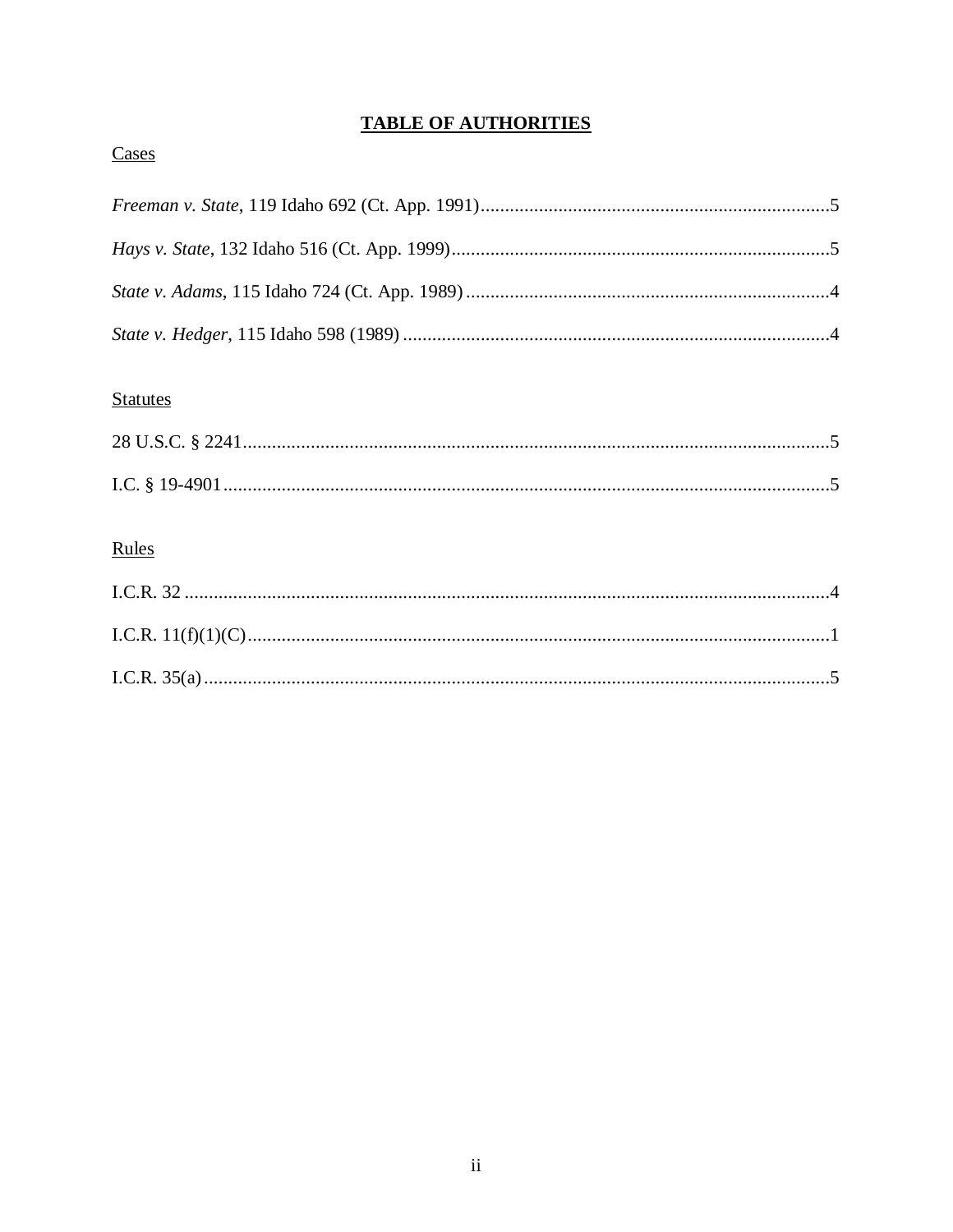#### STATEMENT OF THE CASE

#### Nature of the Case

Ezequiel Z. Campos appeals from the district court's Order on Motion for Discovery and PSI, PSR, Reports in the Public Defender's Office Possession. He contends the district court abused its discretion in denying this motion because it erred in concluding there was no legal authority for Mr. Campos to make the request. Mr. Campos asks this Court to vacate the district court's order denying his motion, and remand this case to the district court with instructions to consider the merits of the motion, and ultimately allow Mr. Campos access to discovery and presentence materials.

#### Statement of Facts and Course of Proceedings

In Case No. 2015-12528 ("the trafficking case"), Mr. Campos was charged with trafficking in heroin and trafficking in methamphetamine. (R., pp.8-9.) In Case No. 2015-12541 ("the possession case"), Mr. Campos was charged with possession of a controlled substance. (R., pp.115-16.) Early in the trafficking case, Mr. Smith's retained counsel, John T. Bujak, filed a motion for leave to withdraw as counsel of record, stating he "recently learned he will soon lose his license to practice law in the State of Idaho." (R., p.22.) The district court granted Mr. Bujak's motion to withdraw, and Mr. Campos was represented by a public defender for the remainder of the proceedings in both cases. (R., pp.26-29, 112.)

Mr. Smith entered into a plea agreement with the State pursuant to Idaho Criminal Rule  $11(f)(1)(C)$ , agreeing to plead guilty to trafficking in lesser quantities of heroin and methamphetamine and/or amphetamine in the trafficking case, and to possession of a controlled substance in the possession case. (R., pp.156-60.) In return, the State agreed to recommend an aggregate unified sentence of fifteen years, with three years fixed, in the trafficking case, and a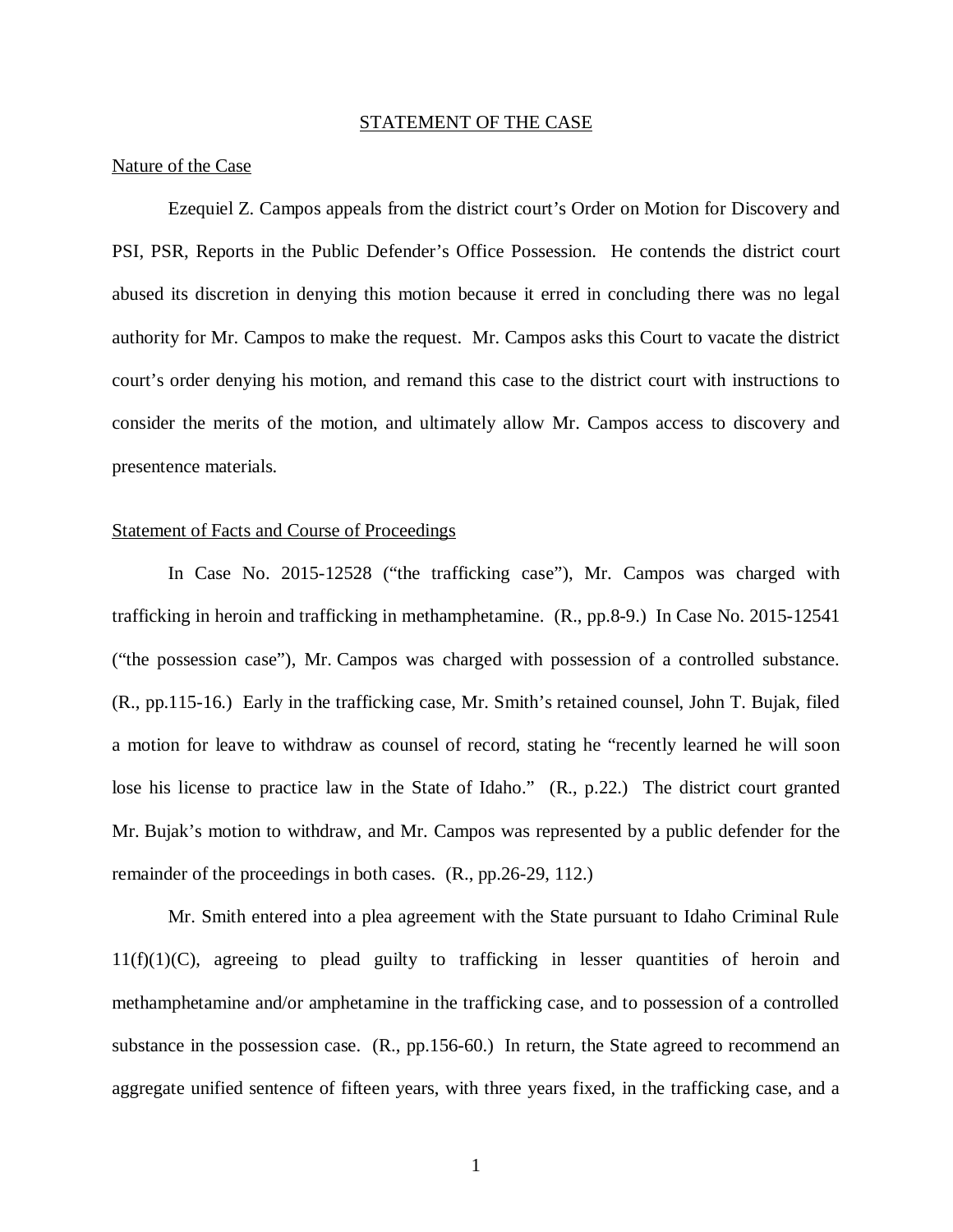commuted sentence in the possession case.<sup>[1](#page-5-0)</sup> (Tr., p.1, Ls.1-10; R., pp.88-89, 134-45, 156-60.) The district court sentenced Mr. Campos to an aggregate unified term of fifteen years, with three years fixed. (R., pp.92, 150-55.) The judgments of conviction were entered on June 1, 2016, and Mr. Campos did not appeal. (R., pp.93-94, 163-64.)

On March 3, 2017, Mr. Campos filed a Motion for Discovery, and PSI, PSR, Reports in the Public Defender's Possession, supported by an affidavit. (R., pp.166-71.) Mr. Campos explained he wanted access to discovery and presentence materials to "seek further litigation in this Court and other Courts." (R., p.166.) Among other things, he stated he wanted access to documents relating to \$9,772 that was seized from him at the time of his arrest. (R., p.167; *see also* Presentence Investigation Report (PSI), pp.6, 105-09.) The district court denied Mr. Campos' motion in a written order filed March 30, 2017. (R., pp.175-78.) The district court stated, in pertinent part:

Defendant indicates that he desires to gather information for a collateral challenge to his convictions. However, Defendant has not demonstrated any applicable court rule or other authority for the relief he now seeks in these two criminal cases. Specifically, there is no authority for discovery and the provision of copies of certain documents in these two closed cases, for which the time to appeal has expired.

(R., p.176.) Mr. Campos filed a timely notice of appeal on April 12, 2017. (R., pp.179-84.) The Supreme Court entered an order conditionally dismissing Mr. Campos' appeal on May 11, 2017, but withdrew its conditional dismissal and reinstated the appeal on June 5, 2017. (R., pp.204-

05.)

<span id="page-5-0"></span><sup>&</sup>lt;sup>1</sup> The State also agreed to dismiss charges in a consolidated misdemeanor case, Case No. 2015-12527. (*See* R., p.154.)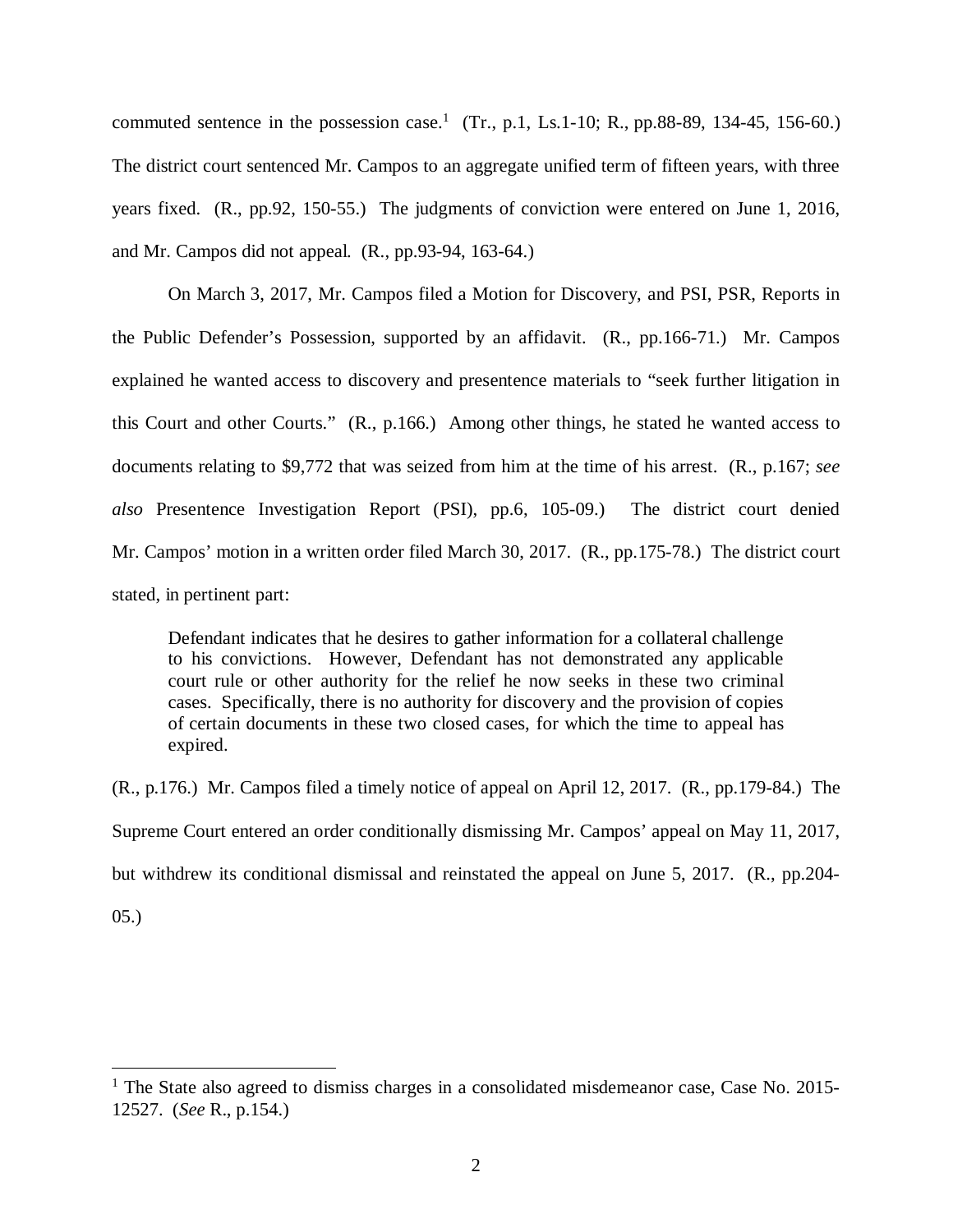# ISSUE

Did the district court abuse its discretion in denying Mr. Campos' motion for access to discovery and presentence materials?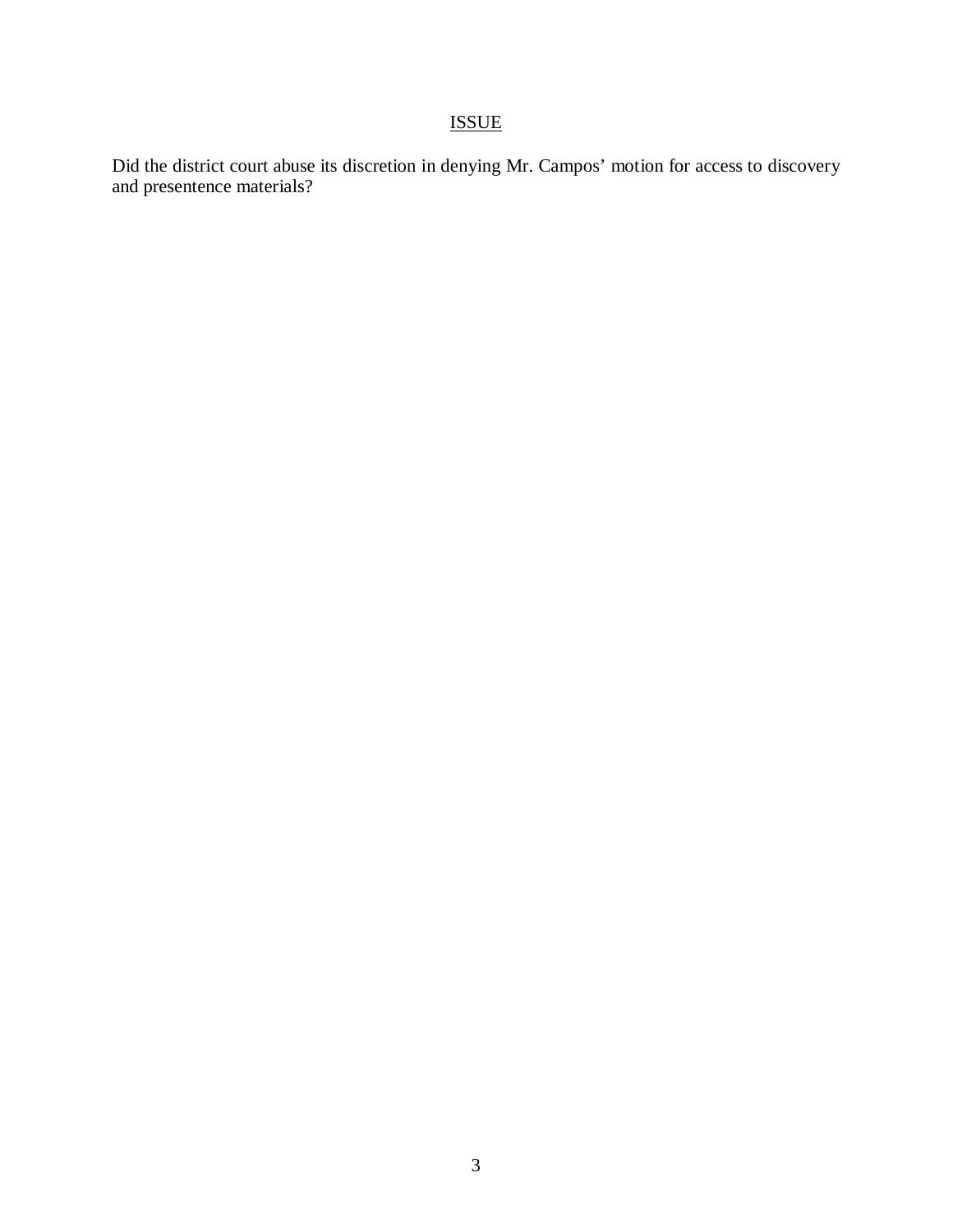#### ARGUMENT

### The District Court Abused Its Discretion In Denying Mr. Campos' Motion For Access To Discovery And Presentence Materials

The district court denied Mr. Campos' motion for access to discovery and presentence materials, concluding "there is no authority for discovery and the provision of copies of certain documents in these two closed cases, for which the appeal time has expired." (R., p.176.) The district court abused its discretion in denying Mr. Campos' motion because it failed to correctly perceive the issue as one of discretion. *See State v. Hedger*, 115 Idaho 598, 600 (1989) (setting forth the standard for appellate review of a trial court's discretionary decision).

Pursuant to the Idaho Criminal Rules, a presentence report can be released to a defendant after sentencing. Idaho Criminal Rule 32 states, in pertinent part, "After use in the sentencing procedure, the presentence report must be sealed by court order, after which it cannot be opened without a court order authorizing release of the report or parts of it to a specific agency or individual." I.C.R. 32(h)(1). Thus, if a defendant desires access to his presentence report after sentencing, he should file a motion with the district court requesting such access. A defendant does not have an automatic right to a copy of his presentence report, but can obtain the report if he demonstrates a genuine need for it. *See State v. Adams*, 115 Idaho 724, 725, 769 P.2d 601, 602 (Ct. App. 1989) ("[F]ollowing sentencing a defendant does not have an automatic right to a copy of his report; rather, we believe a defendant must demonstrate a genuine need for his report to obtain court authorization for its release.") Here, the district court did not consider whether Mr. Campos had demonstrated a genuine need for his presentence report (and other presentence and discovery materials), but simply denied his motion based on its conclusion that it lacked authority to grant it.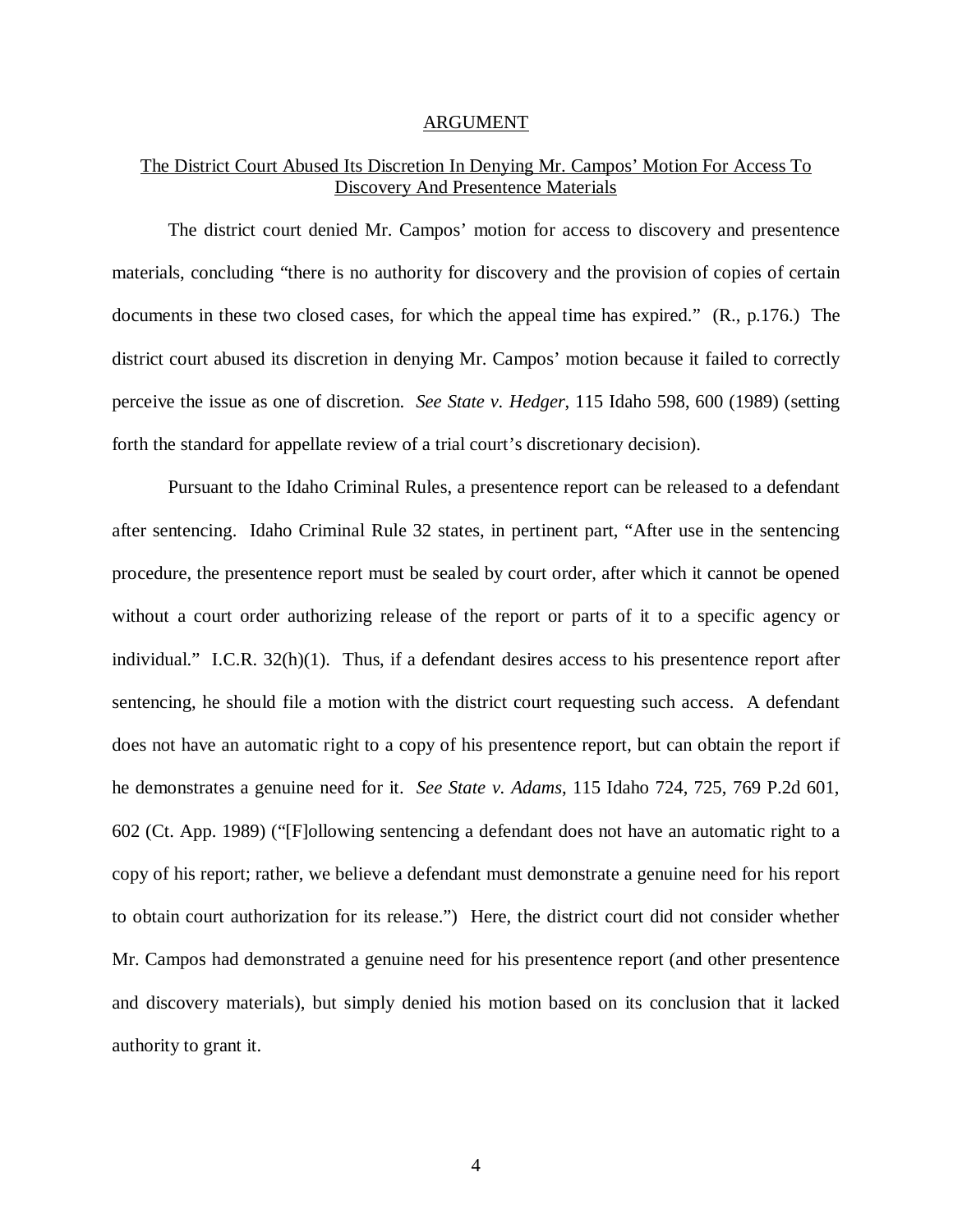Mr. Campos may have needed access to his discovery and presentence materials in order to seek relief from an illegal sentence pursuant to Idaho Criminal Rule 35(a); seek postconviction relief under Idaho's version of the Uniform Post Conviction Procedures Act, I.C. § 19-4901 *et seq.*; seek *habeas corpus* relief in federal court pursuant to 28 U.S.C. § 2241 *et seq.*; and/or pursue a legal malpractice claim against his original trial counsel, who was ultimately disbarred. Where a person seeking post-conviction relief argues he was wrongfully denied access to his PSI, the Court of Appeals has found "no merit" to the argument in the absence of an attempt by the petitioner to obtain a court order for release of the PSI. *See Hays v. State*, 132 Idaho 516, 521 (Ct. App. 1999); *see also Freeman v. State*, 119 Idaho 692, 695 (Ct. App. 1991). Here, Mr. Campos tried to obtain a court order for release of the presentence and discovery materials, but the district court denied the motion without considering its merits. The district court abused its discretion, and Mr. Campos is entitled to relief.

#### **CONCLUSION**

Mr. Campos respectfully requests that this Court vacate the district court's Order on Motion for Discovery and PSI, PSR, Reports in the Public Defender's Office Possession, and remand this case to the district court with instructions to consider the merits of the motion, and ultimately allow Mr. Campos access to discovery and presentence materials.

DATED this 16<sup>th</sup> day of November, 2017.

 $\frac{1}{s}$ ANDREA W. REYNOLDS Deputy State Appellate Public Defender